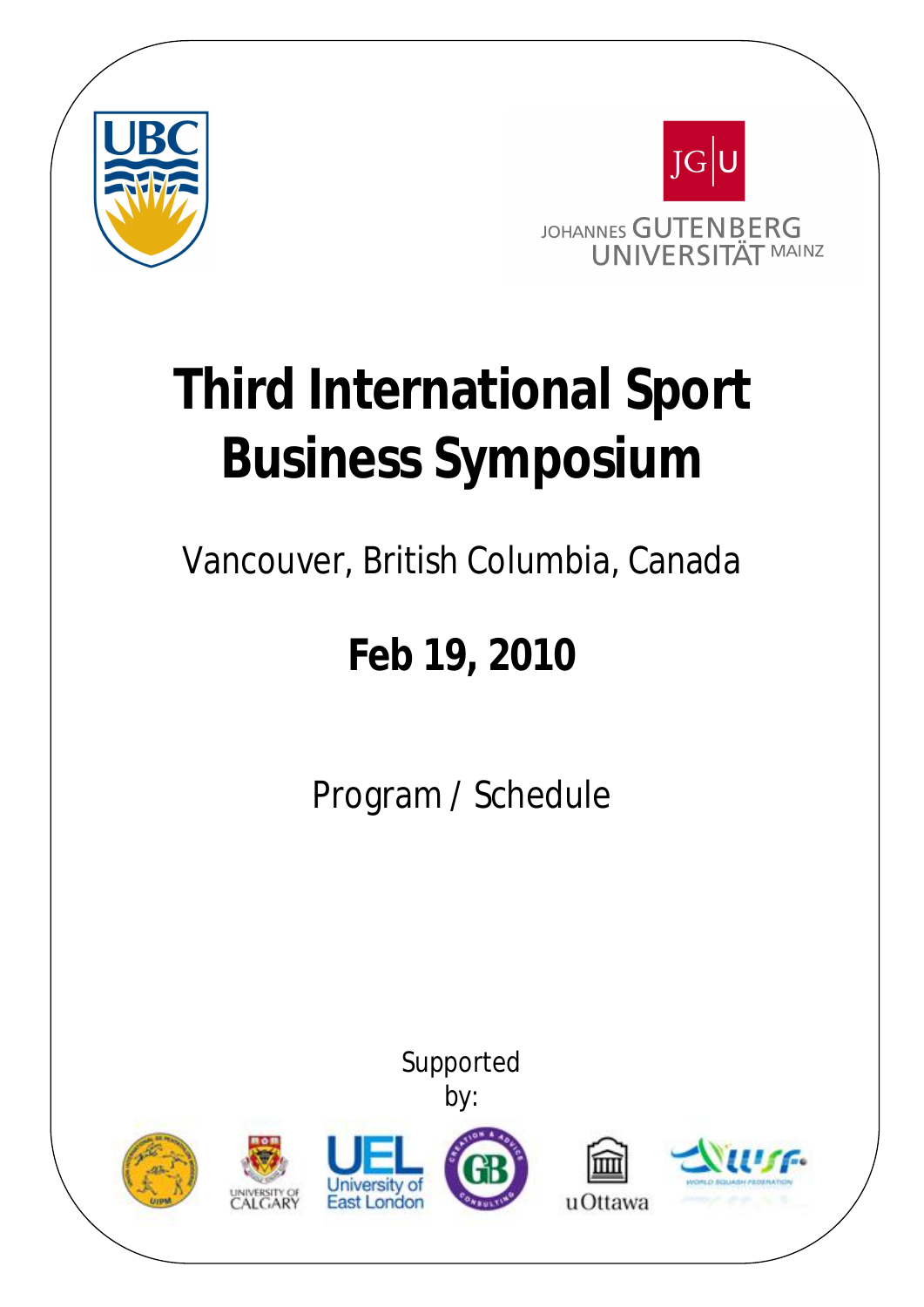

## *Timetable Hall 1*

|                                                                       | $9:00 - 9:30$ am | Holger Preuss (GER; JGU)& Robert Sparks (CAN; UBC)                                                                  |
|-----------------------------------------------------------------------|------------------|---------------------------------------------------------------------------------------------------------------------|
| Opening                                                               |                  | Philippe Blanchard (SUI; Olympic Studies Centre)                                                                    |
|                                                                       |                  | Klaus Schormann (GER; President, UIPM)                                                                              |
| Keynote I                                                             | $9:30 - 10:15$   | Richard Pound (CAN; IOC): Challenges faced by VANOC                                                                 |
|                                                                       |                  | in organizing the Olympic Winter Games                                                                              |
|                                                                       | $10:15 - 10:40$  | <b>Coffee Break</b>                                                                                                 |
| Session I<br>(Chair<br>Preuss)                                        | $10:40 - 11:00$  | Sterken, E (NED): Economic Impact of Organizing Large-Scale Sporting                                                |
|                                                                       |                  | Events                                                                                                              |
|                                                                       | $11:00 - 11:20$  | Neirotti, L (USA): Understanding the Olympic Spectator: A Key Stakeholder                                           |
|                                                                       |                  | in the Olympic Games                                                                                                |
|                                                                       |                  | <b>Discussion</b>                                                                                                   |
|                                                                       | $11:35 - 11:55$  | Coffee Break                                                                                                        |
| Vanwynsberghe)<br>Session II<br>Winter Games<br>(Chair                | $11:55 - 12:15$  | Parent, M. & Seguin, B. (CAN): Intergovernmental Coordination for the<br>2010 Winter Games: A Municipal Perspective |
|                                                                       | $12:15 - 12:35$  | Bradish, C. (CAN): Marketing the Games: An Examination of the Marketing                                             |
|                                                                       |                  | and Sponsorship Legacy of the Vancouver 2010 Games                                                                  |
|                                                                       | $12:35 - 12:55$  | Dickson, T., Edwards, D., Darcy, S., Benson, A. & Blackman, D. (AUS):                                               |
|                                                                       |                  | Olympic and Paralympic Legacies: the 2010 Volunteers' Story                                                         |
|                                                                       |                  | <b>Discussion</b>                                                                                                   |
|                                                                       | $1:10 - 2:30$ pm | Lunch                                                                                                               |
| <b>Keynote II</b>                                                     | $2:30 - 3:15$    | Klaus Schormann (GER; President , UIPM): Governing an Olympic World<br>Federation                                   |
|                                                                       | $3:15 - 3:20$    | <b>Short Break</b>                                                                                                  |
|                                                                       | $3:20 - 3:40$    | Panagiotopoulou, R. (GRE) & Papa, F. (FRA): The Olympic Games and the                                               |
|                                                                       |                  | new media platforms: Business Opportunities and Constraints in a                                                    |
|                                                                       |                  | networked Society                                                                                                   |
| Session III<br>Communi                                                | $3:40 - 4:00$    | Miah, A., Jones, J. & Adi, A. (GBR): The Olympic Games and Web 3.0:                                                 |
| cations<br>(Chair Parent)                                             |                  |                                                                                                                     |
|                                                                       |                  | Monetizing the Olympic Movement's Digital Assets                                                                    |
|                                                                       |                  | <b>Discussion</b>                                                                                                   |
|                                                                       | $4:15 - 4:40$    | Coffee Break                                                                                                        |
|                                                                       | $4:40 - 5:00$    | Lee, C. (KOR): The Impact of Hosting Big Sport Event for the Local Value                                            |
|                                                                       |                  | Creation; Case of Gangwon Province, Korea.                                                                          |
|                                                                       | $5:00 - 5:20$    | Klaus, S. (GER): Olympic Games and Sports Development - Impulse and                                                 |
|                                                                       |                  | Instrument for enhancing physical activity and urban development in                                                 |
|                                                                       |                  | <b>Olympic Cities</b>                                                                                               |
| Local Sport<br>Development<br>(Chair Hiller)<br>Session <sub>IV</sub> | $5:20 - 5:40$    | Kidd, B. (CAN): The Limitations of hosting Major Games as a Strategy of                                             |
|                                                                       |                  | domestic Sports Development                                                                                         |
|                                                                       |                  | <b>Discussion</b>                                                                                                   |
| <b>Keynote III</b>                                                    | $6:00 - 6:45$    | Sam Ramsamy (RSA; IOC Executive Board Member): Olympic Games:                                                       |
|                                                                       |                  | Major Challenges after being awarded the Games<br>Dinner (Invited Speakers)                                         |











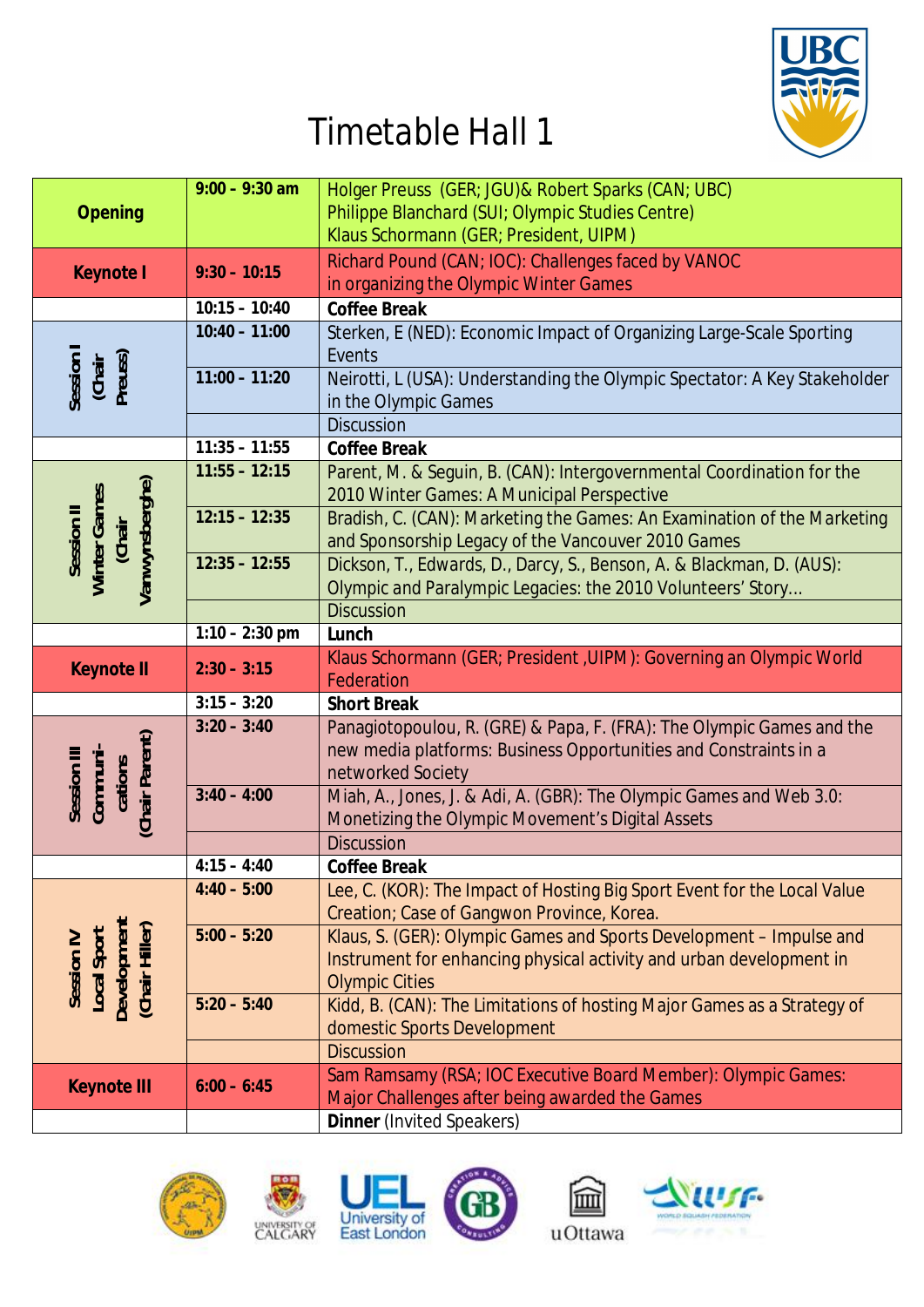

### *Timetable Hall 2*

|                                                                                 |                  | Keynote I in Hall 1                                                                                                                         |
|---------------------------------------------------------------------------------|------------------|---------------------------------------------------------------------------------------------------------------------------------------------|
|                                                                                 | $10:15 - 10:40$  | <b>Coffee Break</b>                                                                                                                         |
| Session V<br>Legal Issues<br>(Chair<br>Seguin)                                  | $10:40 - 11:00$  | Adi, A. & Miah, A. (GBR): The Olympic Games and the Legacy of Olympic<br><b>Protests</b>                                                    |
|                                                                                 | $11:00 - 11:20$  | Bernardi, V. (GER): Olympic TV Rights and European Law                                                                                      |
|                                                                                 |                  | <b>Discussion</b>                                                                                                                           |
|                                                                                 | $11:35 - 11:55$  | Coffee Break                                                                                                                                |
| Session VI<br>Legacy<br>(Chair Ströbel)                                         | $11:55 - 12:15$  | Bondonio, P. & Guala, A. (ITA): Four Years Later: Olympic Effect on Turin's<br>Regeneration                                                 |
|                                                                                 | $12:15 - 12:35$  | Preuss, H. (GER) & Troelsen, T. (DEN): Place Branding through Mega Sport<br>Events and the Impact on Stakeholder Communities                |
|                                                                                 | $12:35 - 12:55$  | Kaspar, R. (AUT): The Event Life Cyle 2.0. - Lessons Learnt from Olympic<br>Infrastructure Errors for Olympic Bid and Host Cities           |
|                                                                                 |                  | <b>Discussion</b>                                                                                                                           |
|                                                                                 | $1:10 - 2:30$ pm | Lunch                                                                                                                                       |
|                                                                                 |                  | Keynote II in Hall 1                                                                                                                        |
|                                                                                 | $3:15 - 3:20$    | <b>Short Break</b>                                                                                                                          |
| Session VII<br>Medal<br>Prognosis<br>(Chair<br>Troelsen)                        | $3:20 - 3:40$    | Kuper, G. & Sterken, E. (NED): Who is going to Win in Vancouver?                                                                            |
|                                                                                 | $3:40 - 4:00$    | Kempf, H. & Belz, C. (SUI): What is an Olympic Medal worth - the<br>Quantification of the Intensity of Competition in Olympic Winter Sports |
|                                                                                 |                  | <b>Discussion</b>                                                                                                                           |
|                                                                                 | $4:15 - 4:40$    | <b>Coffee Break</b>                                                                                                                         |
| $\frac{1}{\pi}$<br>$\frac{1}{\pi}$<br>Youth Olymp<br>(Chair Bielor<br>Session V | $4:40 - 5:00$    | Schnitzer, M. (AUT): Will Youth Olympic Games create Sporting Legacies?                                                                     |
|                                                                                 | $5:00 - 5:20$    | Redl, M. (AUT): Exercising Adaptive Leadership in Olympic Sport<br>Organizations: The Case of the Youth Olympic Games                       |
|                                                                                 | $5:20 - 5:40$    | Walzel, S. (GER): First Youth Olympic Games from the Sponsorship<br>Perspective                                                             |
|                                                                                 |                  | <b>Discussion</b>                                                                                                                           |
|                                                                                 |                  | Keynote III in Hall 1                                                                                                                       |











ÎΠΠ